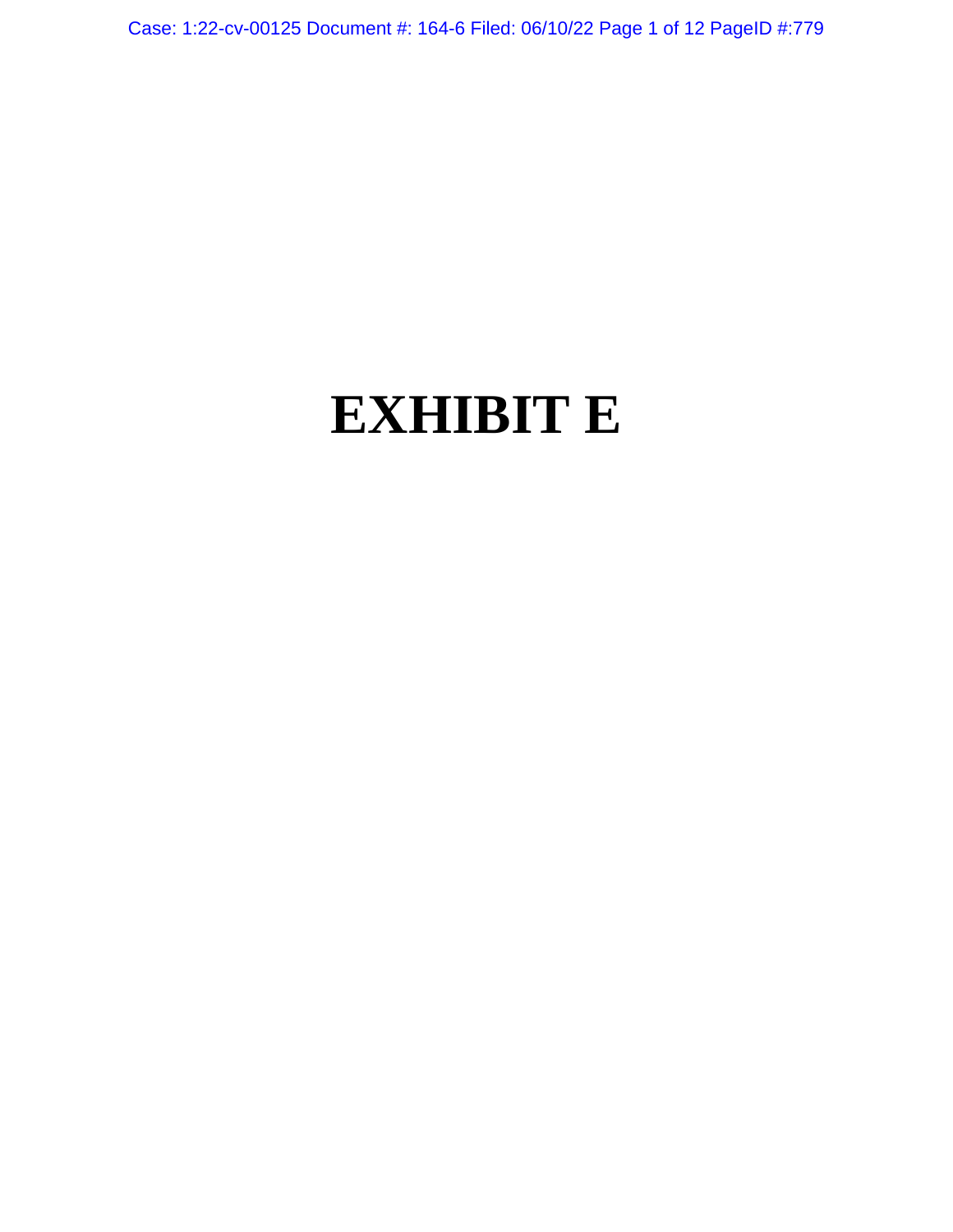### **COUNCIL October 13 Discussion on Financial Aid**

Almanac

**FRONT PAGE CONTENTS JOB-OPS CRIMESTATS AT PENN TALK ABOUT TEACHING STAFFBOX** 

**PENN NEWS** 

*The following is from a transcription of presentations by President Judith Rodin and Director of Student Financial Aid William Schilling at the October 13, 1999, meeting of the University Council.*

# **Need-Blind Admissions and the Drive to Increase Endowed Scholarships**

## **The President's Overview**

For many years Penn has followed a policy of need-blind admissions. It is a widely used term, but sometimes we don't think sufficiently about what it means, which is:

- That students are admitted without regard to--in fact without knowledge of--their need for financial aid;
- That *after* they are admitted, a different office, the Office of Student Financial Services, begins to work with the students' financial aid forms to determine whether they have need; and
- That it is our policy to provide sufficient aid to make it possible for students to attend the University of Pennsylvania.

Consistent with this policy we've spent tens of millions of dollars every year for financial aid for undergraduate students, and this year we're providing \$55 million for them.

As Bill Schilling will show you in more detail, while we are not permitted to share publicly the actual names of those we consider our peer group with regard to the amount of financial aid that they provide[,\\*](#page-3-0) we are able to show the overall cohort with whom we compare ourselves--the "Ivy--plus" cohort; and in his Figure 1 you will see an astonishing picture of how much Penn spends for undergraduate financial aid relative to our peers. It is really quite staggering.

This is a major financial obligation--and the lion's share of it is taken from Penn's operating budget, because we have a very small endowment for undergraduate financial aid, comparatively *extremely* small.

Just to give you the two opposite ends of the continuum, another Ivy university is at one extreme with 100% their undergraduate financial aid coming from endowment, funds put into the endowment by donors for the sole purpose of undergraduate financial aid. Penn is now at 6% of its undergraduate financial aid being taken from restricted endowment (that is, funds designated, when the gift was given, for undergraduate financial aid). So we are covering 94% of all of our financial aid dollars from each year's *annual operating budget.*

Many of you have said to one another or to me on occasion, "Well, why not just take it all from the endowment?" or "Why not raise the spending rule?" or "Why not do something that wouldn't put as much pressure on the operating budget so that we could indeed provide even more financial aid and more generous financial aid packages than those which carry any loan component?" With regard to endowment, the answer is that most of the gifts raised have donor designations; and if they are given for the Religious Studies program or the Wharton School or the Humanities Forum or the Rugby Club--you name it--we could not, even if we raised the spending rule, take money that was generated from those restricted funds and put it towards undergraduate financial aid.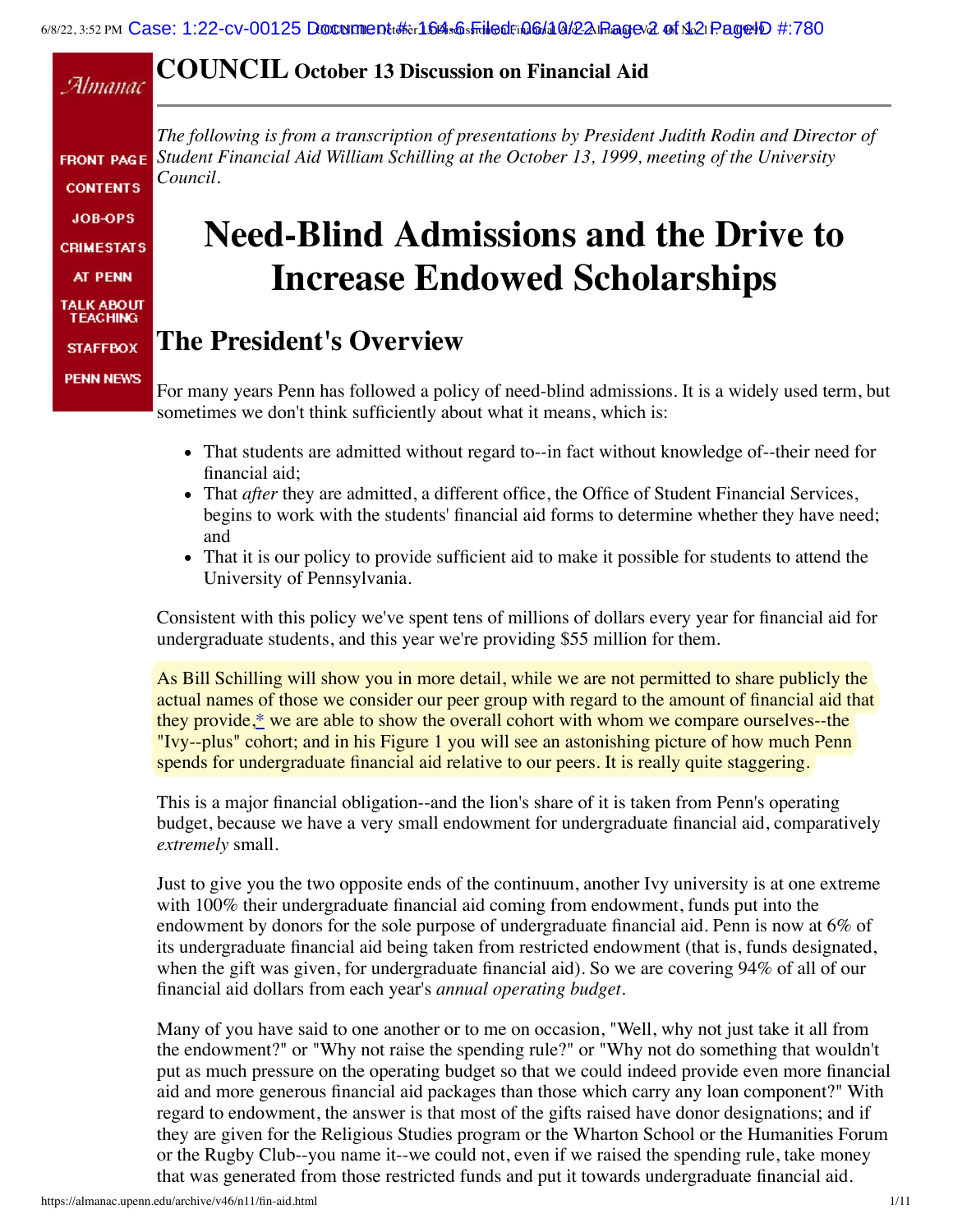#### 6/8/22, 3:52 PM  $\rm Cas$ e: 1:22-cv-00125 Documment(#ber16c4=66|#ilodFina6d40|#22||Ragev3 of No2||PageYD #:781

So the only thing that we would have access to, if we changed what was coming out of the endowment, would be that small part of the endowment that is already designated for undergraduate financial aid. So changing the nature of the spending rule wouldn't help.

In Penn's last development campaign, the Campaign for Penn that concluded in 1994 shortly after I arrived as president, the University did raise money for undergraduate financial aid. But almost all of it was for what in development terms are called "term funds"; that is, funds that are given to be fully expended.

And expended, indeed, they were. Annually, when money came in for undergraduate financial aid during the five-period of the Campaign, those term funds provided some cushion for the operating budgets of the schools. This did not lead to a significant increment in the amount of undergraduate financial aid given, since it was simply a replacement of funds that would have been taken from the operating budget.

Early in this administration, I decided that it was important to take a very different approach, and the Trustees agreed. So for the past several years we've aggressively raised funds to go specifically to undergraduate financial aid endowment. We felt that this would redound to the permanent benefit of our students.

The goal that we established two-and-a-half years ago was to raise \$200 million by 2003. We have already raised \$86 million, and we intend to raise \$30 million this year; so we are 43% of the way home toward that goal.

The actual amount of undergraduate financial aid endowment is now \$123 million. This includes what is newly raised and that which already was in the endowment before this was undertaken. The number of endowment funds has doubled in the last two years and last year we had a recordbreaking year.

In addition, we decided not only to try to raise endowment funds but to actually increase the number of scholarships, and named scholarships, and no-loan aid packages that our students were receiving. Since we began this effort in 1996, an additional 268 students have received named scholarships during that period.

We now have a variety of fund raising approaches:

- We have a broad network of Trustee volunteers, including a Trustee and Alumni Undergraduate Financial Aid Committee [*click [here for list](#page-10-0)*] that is extremely hard at work. It was chaired until this year by the Chairman of the Board, Roy Vagelos, and with Roy's retirement is being undertaken by George Weiss, who is one of our most enthusiastic alumni and fund-raisers and Trustees.
- We are soliciting staff and members of the Penn faculty as well as our own alumni and friends.
- We are conveying to all classes celebrating reunions that undergraduate scholarships are the number one priority for the University, and most of the classes for the last couple of years have given undergraduate financial aid as one of their reunion gifts.
- We have gone back to previous donors who have shown an inclination to be interested in undergraduate financial aid and shaken the tin cup a little harder, and been successful there.
- We have been approaching regional groups and affinity groups who have an interest in undergraduates in various need categories, and seeking funds for the endowment from them as well.
- We are hosting several regional dinners including one in Philadelphia annually for scholarship donors and students who receive their undergraduate financial aid. Those events have been growing in scope and number, and they've been incredibly successful. Many of our articulate students, some of whom are in this room, speak to the donors about the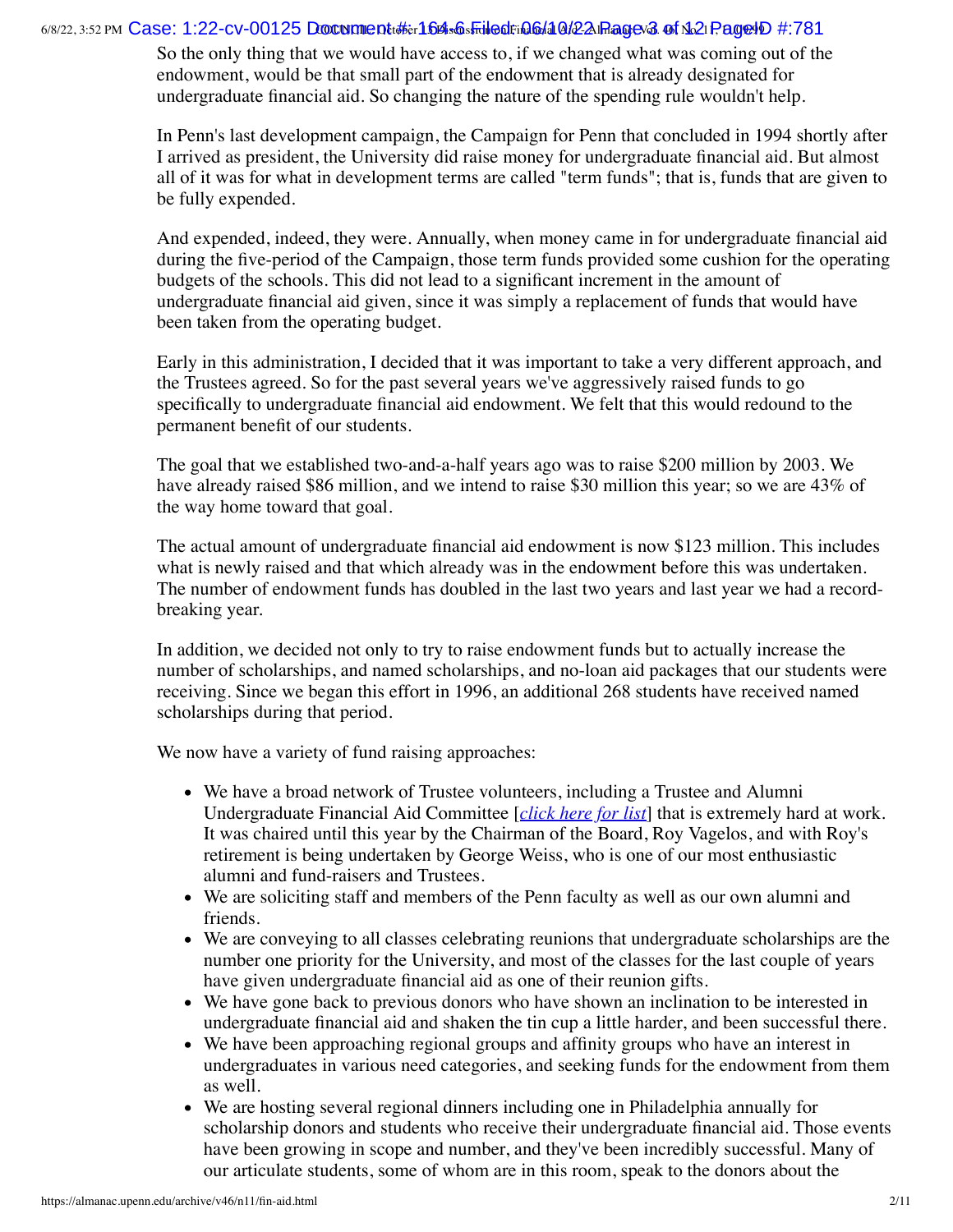#### 6/8/22, 3:52 PM  $\bf C$ ase: 1:22-cv-00125  $\bf D$ @cwmentu#er16#s&s&ilod&inQ&lal@l&2AlRagev4. @fNz2lPag@lD #:782

importance of undergraduate financial aid and the personal impact that aid has made on them. There's nothing that's more compelling to a donor than hearing from the recipient what that help has meant and we're trying very personally to get the donors and the recipients together at least once a year. Students who have received aid have been our best advocates, and have worked wonderfully with their donors to make it known how much the help is appreciated.

• - We have been paying special attention to planned giving and memorial gifts; although clearly that will not impact the next year or two, it is a very important institutional move now to protect the future as we go forward.

I'm very pleased with the effort that we've made so far. After we raise this \$200 million we'll set another target and keep going--so Joanne [Hanna, of Development], we're not ready for you to retire.

**The Deans' Role:** Another thing that we've done during this program is to create an incentive program for the deans to raise undergraduate financial aid, independently of what we do in the central administration. During this five-year period, which still has over two years to run, we're providing a matching component for the endowment funds that deans raise specifically for undergraduate aid in their schools, so that we can continue to build and bolster the undergraduate financial aid endowment. In the last campaign--not surprisingly--when term funds were available, it was of benefit to the deans to use the term funds in the year in which they were received because it freed *their* operating budgets; were I a dean in the same situation I would have done the same thing. So we're trying to incent the deans to raise money for endowment by giving them some cushion in each operating year for the funds that they have raised.

In short, we're continuing to fund a very competitive financial aid package. As Bill will show you, some of our peers have now changed their financial aid packages to make them in some instances commensurate with things that we had already been doing. And we will continue working hard to provide resources to those students who need it.

<span id="page-3-0"></span>\* *See Guidelines on Cooperative Exchanges of Certain University Information,* Almanac *October 26, 1999.*

# **Bill Schilling on How it Works**

As President Rodin mentioned, we have three overriding principles in the undergraduate aid program: Our policies are need-blind, need-based, and full-need.

*Need-blind* is actually not an aid policy, it's an admissions policy. It means that when the admissions office is evaluating students, when the selection committees are making their decisions, they are not making them based on whether the student is an aid applicant or not.

*Need-based* means that financial need is a prerequisite for an award of institutional grant monies. We do award some loan money to students who may not be needy, but need is a prerequisite for getting undergraduate grant aid from Penn. We do not make any awards without regard to need.

*Full-need* means that once we have determined the individual student's level of need, we meet 100% of it--unlike the many schools in the country that will determine need but then put together packages that meet less than 100% of it. Let me give you a very simple overview of the process:

1. Student and family complete a financial aid application, which provides information about the family's financial circumstances. We then go through a process of determining the family's need--

\_\_\_\_\_\_\_\_\_\_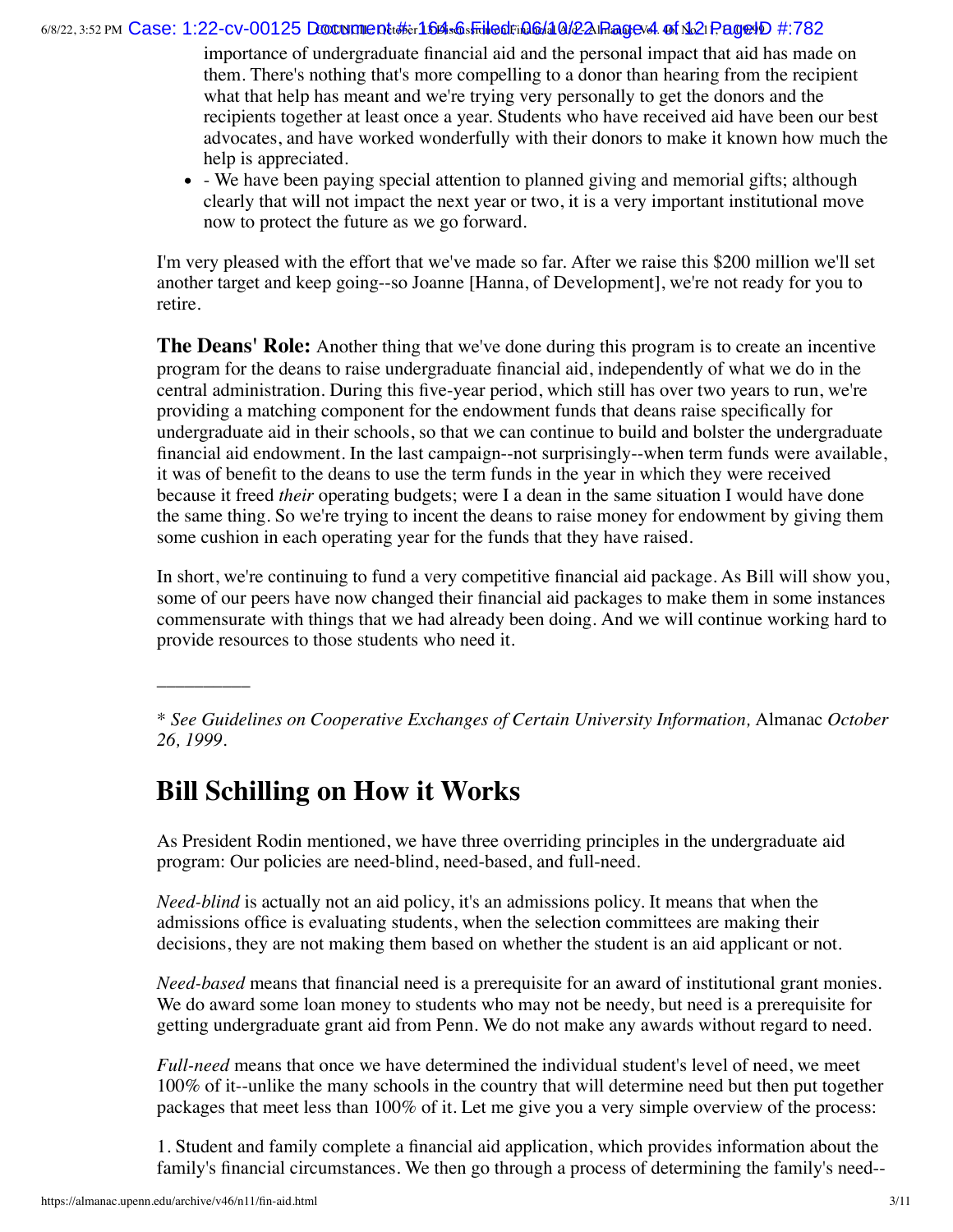#### 6/8/22, 3:52 PM  $\bf C$ ase: 1:22-cv-00125  $\bf D$ @cwmentu#er16#s&s<del>hilo</del>dfina&/a@/22alRagev5. of No21PageYD #:783

basically, the difference between the cost of education (which includes not only tuition, but room and board and allowances for books, supplies and personal expenses) and what we expect the student and the student's family to be able to contribute. To the extent there's a difference, there is financial need. Obviously, students from very low-income families could have needs of over \$30,000, since our cost of attendance with everything included is approaching \$34,000.

2. We then put together an aid package to meet the financial need; and the package has both a *selfhelp* component and a grant component.

What we call self-help is either a long-term student loan and/or work-study job opportunities--jobs largely on campus, but there are some that are off campus. The student loans are, in all cases, payable after the student graduates, so they are really an investment at this point in the education.

The grant can be either external grant--and we obviously want to maximize the grants from outside sources, such as the Federal Pell Grant and state grants--or University grant. While the University grants are the "last dollars" built in to aid packages, they are overall the biggest component.

The role of financial aid has changed dramatically over the past 20 years and here is a table I update every year [*see [Figure 2](#page-5-0)*], starting from 1979-80. The magic of that year is that it was the high-water mark of federal funding for grants for undergraduate students.

This chart gives an idea of what has happened throughout higher education, particularly private higher education, in the last 20 years. Tuition and fees rose dramatically over that period. Today, our minds may be attuned to the moderating increases of the last few years, but those of us who were around in the early 1980s can remember tuition increases of 12 and 14%. That continued through much of the decade: tuition and fees were increasing at rates higher than cost of living. The total cost-of-attendance budget, including living-expense items, also rose dramatically, but not by as much as tuition and fees--which surged by 341% over that period. Meanwhile, federal and state grants remained virtually static. Looking at the Penn data, last year's total in federal and state grants is only about 10% more than the total received by our students in 1979-80.

The result of rising costs on the one hand, and the virtual absence of growth in federal grant programs on the other, was a shift--a dramatic shift--of the burden of meeting students' needs to the institutions, and to the students themselves.

The institution addressed that issue by an even more extraordinary increase in institutional grants over that period of time--a 481% increase. The self-help requirements--those loan and job components of the student aid packages--were also increasing, but not as much as the grants increased. Freshman self-help was increasing about at the rate of tuition and fees over that period of time.

Virtually all of our peer institutions could create a slide that looks something like that. This environment of the last 20 years has affected all of our institutions in the private sector.

What is unique about Penn, as President Rodin indicated, is the extent to which we are dependent on unrestricted revenue to fund our program. The data in  $Figure 1$  comes from a COFHE [Consortium on Financing Higher Education] survey, and because of COFHE rules on the confidentiality of the data that the member institutions submit, we have coded the institutions. The institutions with an "I" prefix are fellow Ivy schools. The three "U's" are other COFHE universities that we generally compare ourselves to. We show the data for Penn at the bottom. This table shows how much of its undergraduate grants each of those schools funds from restricted and unrestricted sources.

#### <span id="page-4-0"></span>**Figure 1. Sources of Institutional Aid, Ivy and Selected Schools, 1997-98**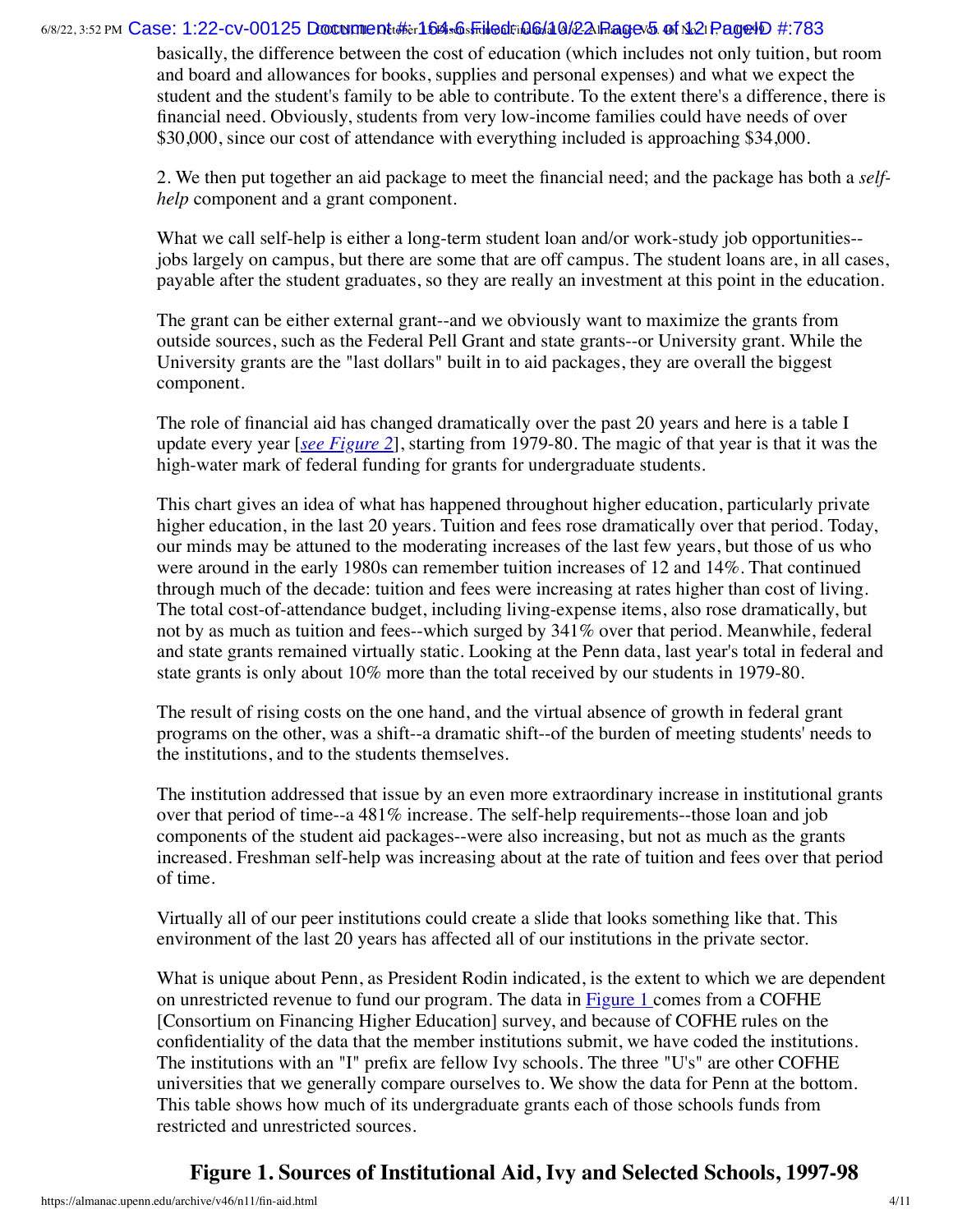#### **(In thousands of dollars)**

| <b>Institution</b> | <b>Restricted</b><br><b>Funds</b> | $%$ of<br><b>Total</b> | Unrestricted Funds % of Total Total Institutional |                  |        |
|--------------------|-----------------------------------|------------------------|---------------------------------------------------|------------------|--------|
| I <sub>1</sub>     | 24,146                            | 100                    | $\overline{0}$                                    | $\boldsymbol{0}$ | 24,146 |
| 12                 | 27,978                            | 68.9                   | 12,654                                            | 31.1             | 40,632 |
| U <sub>1</sub>     | 14,957                            | 54                     | 12,755                                            | 46               | 27,712 |
| U <sub>2</sub>     | 18,715                            | 53.1                   | 16,538                                            | 46.9             | 35,253 |
| I <sub>3</sub>     | 6,517                             | 33.6                   | 12,879                                            | 66.4             | 19,396 |
| I 4                | 8,034                             | 32.7                   | 16,532                                            | 67.3             | 24,566 |
| I <sub>5</sub>     | 8,974                             | 32.1                   | 18,987                                            | 67.9             | 27,961 |
| I 6                | 11,783                            | 30.3                   | 27,090                                            | 69.7             | 38,873 |
| I <sub>7</sub>     | 6,663                             | 26.8                   | 18,224                                            | 73.2             | 24,887 |
| $U_3$              | 4,406                             | 17.4                   | 20,975                                            | 82.6             | 25,381 |
| Penn               | 3,425                             | 6.7                    | 47,393                                            | 93.3             | 50,818 |

#### Key:  $I = IvV$  Schools  $U =$  Other Schools

There is one institution which in 1997-98 actually funded 100% of its program. It was using none of its unrestricted revenue for undergraduate financial aid. At the other end of the spectrum is Penn, where we funded about 6.7% of the program with restricted funds.

As President Rodin said, we've had some heartening developments on the fund-raising side. From 1997-98 to 1998-99, the good news is that the income from endowments that we spent on aid rose by 14% compared to tuition growth of 4% or so. The problem is that when you start from a base that low, 14% doesn't dramatically affect the mix of restricted and unrestricted. Even if you count I-1 [*the first Ivy school shown in [Figure](#page-4-0) 1*] here as an aberration--and it is, it is not at all typical- when you look at the other Ivy institutions they range from funding 69% to funding about 27% of their undergraduate aid program from restricted income, which is primarily endowment income.

*Dr. Rodin:* Bill, before you take that away: what I find so interesting in this slide, is the total institutional dollars. At least two of those institutions--maybe more, but at least two--have undergraduate student bodies exactly the same size as Penn; and despite the similarities in size of at least two, and recognizing that others are smaller in our peer group, Penn is spending significantly more on undergraduate financial aid, regardless of where it's coming from, than our peer institutions. When people ask, "Why isn't Penn doing enough?" I'd like them to see that number to understand how very much Penn is doing relative to its peers.

#### **Figure 2. Cost, Aid and Self-Help Comparisons, 1979-1998**

<span id="page-5-0"></span>

|                                        | 1979-80   | 1998-99    | <b>Change</b> |
|----------------------------------------|-----------|------------|---------------|
| Tuition and Fee Charge                 | 5,270     | 23,254     | 341\%         |
| <b>Total Cost of Attendance Budget</b> | 8,600     | 32,990     | 284%          |
| <b>Federal/State Grants</b>            | 6,408,000 | 7,036,000  | $10\%$        |
| Penn Grants                            | 8,495,000 | 49,314,000 | 481%          |
| Average Freshman Self-Help Requirement | 1,574     | 6,917      | 339%          |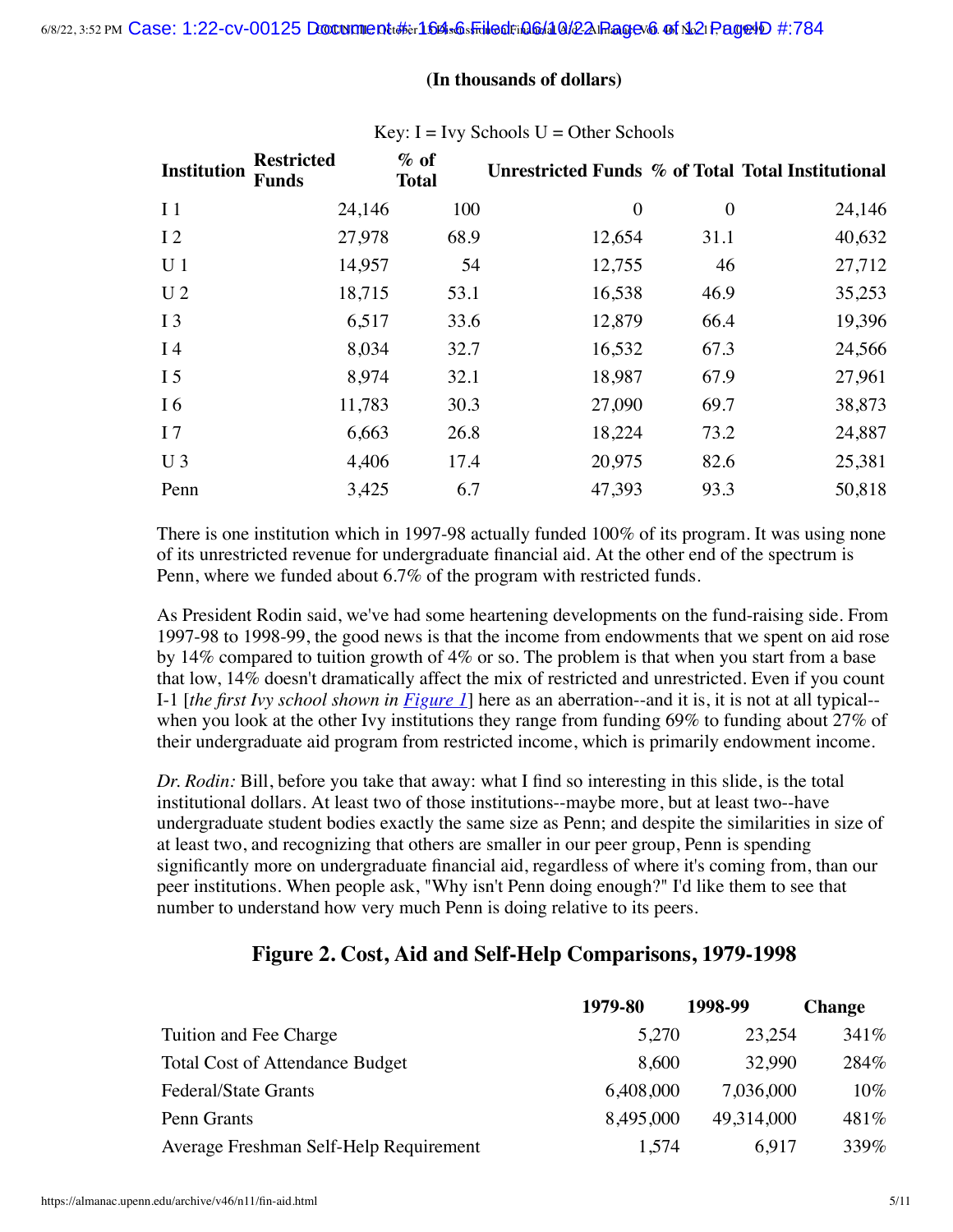#### 6/8/22, 3:52 PM  $\rm Cas$ e: 1:22-cv-00125 Documment(#ber16c4=a6\_hilodrinG6/10/22alRagevd. of Nc21PageYD #:785

#### *[Mr. Schilling resumes:]*

Early in 1998, as many of you will remember, Princeton University announced changes that would dramatically increase the amount of grants awarded. Still within the need-based concept, they made some changes in how they determine the family contribution, and in how much student loan would be included in the student's package. It was a major, major change in terms of the impact on their budget, and represented over a 20% increase in their aid budget from one year to the next.

Given our size, a 20% increase in our aid budget would be over \$10 million additional in the aid program. Now, we know that when Princeton does that they can largely fund such an increase without touching their unrestricted aid budget; they can do it virtually all through restricted funds. Their announcement was followed later in the summer by announcements from Harvard and Yale and a few other schools also announcing enhancements in programs that ranged from increases of 20% or so to maybe 8% to 10% in their aid budgets. The schools that made those announcements were all in that select group of the very best endowed schools in the country.

Penn's response in 1998 was to establish a Trustee Scholarship, earmarked for the very top freshman admits, based strictly on academic criteria. Students still have to have financial need to get a Trustee Scholarship, but they get a package that meets that need without any loan.

We thought we would have about 60 to 70 matriculants in this category last year, and we ended up with 90. There were more of those [gifted] students in our applicant pool--which I think has to do with the general upward trend of the view of Penn in the country--and so more of them were admitted. And, in addition, our yield on those students increased by about eight percentage points, so that instead of getting the 60 to 70 we had expected, we got about 90.

This year we added Leadership Scholarships, which are also no-loan packages. Again need is a requirement; these scholarships are for admitted freshmen with strong academic ratings, identified by Admissions based on extraordinary extracurricular involvement. We had 60 matriculate this year, out of 130 offers. In fact, mentioning the Trustee Scholarships, this year we ended up with about 110 matriculants, again the very top academic students in the admissions pool. We're admitting more top students, and our yield rate is growing, so at both ends we're increasing those numbers.

One of the questions we always need to ask is, "Is our aid program this doing what we are hoping it does?"

That's a very complicated question, and right now I'm just going to answer it in a very general way:

The focus of our program is the recruitment and retention of students. We're really supporting our admissions goals. The institution defines whom it wants to admit and matriculate, and the financial aid program is designed to enable those students to overcome any financial obstacles to making that decision and matriculating at Penn. [*He shows [Figure](#page-6-0) 3*]

#### **Figure 3. Penn Freshman Yield Data, 1997-1999**

<span id="page-6-0"></span>

|                         | 1999           |      | 1998             |      | 1997             |      |
|-------------------------|----------------|------|------------------|------|------------------|------|
|                         | Admit / Matric | $\%$ | Admit / Matric   | $\%$ | Admit / Matric   | $\%$ |
| All Freshmen            | 4688 / 2560    |      | 54.6 4842 / 2414 |      | 49.9 4282 / 2349 | 48.7 |
| <b>Grant Recipients</b> | 1645/925       |      | 56.2 1737 / 874  |      | 50.3 1790/920    | 51.4 |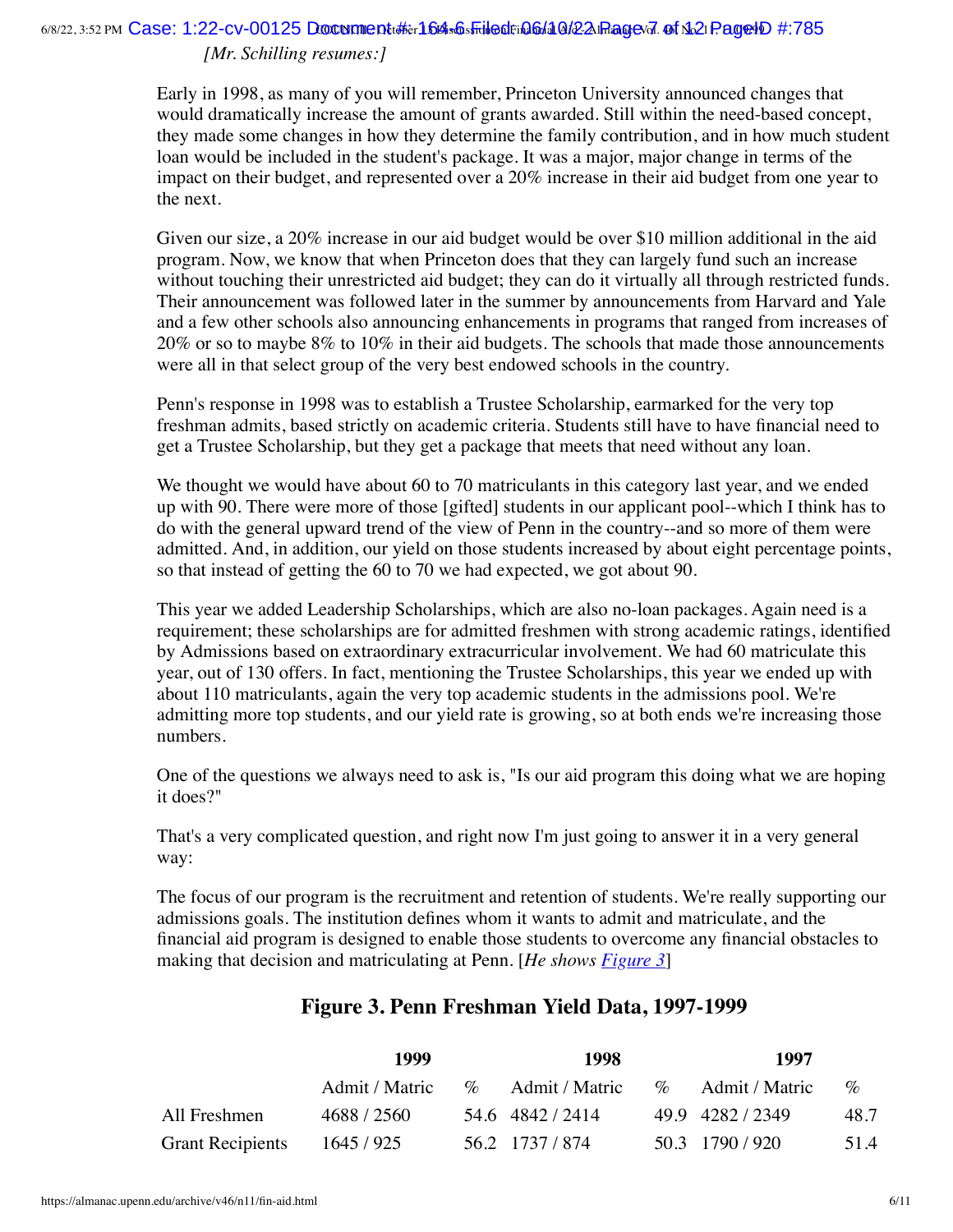#### 6/8/22, 3:52 PM  $\bf C$ ase: 1:22-cv-00125  $\bf D$ @cwmentu#er16#s&s<del>hilo</del>dFina&/a@/22alRagev& @f No21Pag@ID #:786

We find that the overall yield rate for our freshman grant recipients is pretty much in line with our yield rate for all admitted students. We generally run about 50% yield on needy students to whom we award grants, but the yield in the grant recipients jumped from about 50% to 56% this year. So while we know there are students whose financial problems we cannot address to their and their families' satisfaction, I think overall, when you look at the numbers, that generally students who want to come to Penn, but who have financial problems and would not be able to do it without aid, are in fact making a decision to come to Penn as a result of the aid we are able to offer them.

*[Moderator Will Harris notes the presence of Professor Giegengack of Council's Admissions and Financial Aid Committee, and conducts a question-and-answer session that includes the exchanges below.]*

*Dr. Peter Freyd:* The unrestricted funds--do they come out of the budgets for the individual schools, or where do they come from?

*Mr. Schilling:* The unrestricted funds are allocated to the schools that teach undergraduates.

*Dr. Rodin:* We raise money centrally, we provide it to the schools, and it then comes out of their budgets. The schools also raise money, and we're trying to create an incentive for them to put it into the endowment--so during this [five-year campaign] period we provide further term funds, equal to what they place in endowment, into their budgets.

*Chaz Howard, UMC:* I first want to commend the University. Dr. Rodin, you're right, often people ask what the University's doing for financial aid, and you've definitely shown that there is a lot of progress, a lot of work being done. I have a couple of questions. You said that it's need-based, yet we hear also that a reason for students of color not coming here is because of the financial aid problem. I might be wrong but that seems to be a theme, that a lot of people of color aren't here because they couldn't afford to come. And if that's true, and given your statement that there are need-based gifts, need-based scholarships-not scholarships, but grants--given: How is it that with all this financial aid there is still a deterrent for students of color to come to Penn?

*Mr. Schilling:* I think we need to do much more careful investigation of the reasons why students don't come. I think in general our yield for students of color is about the same for grant recipients as it is for non-grant recipients. Now, as we would expect given the economy and hundreds of years of history, underrepresented minority students are more likely to have need than majority students. So about 20% of our grant recipients are underrepresented minorities. When we look at where the nonmatriculating minority students are going, we find that they tend to be going the same places that majority students are going. And so we are doing a lot of head-to-head competition with the Harvards, Yales and Princetons. It's intuitive to me that there are going to be students with need who go elsewhere for financial aid reasons; but the numbers we look at suggest to me that generally students of color that want to come to Penn are coming to Penn, just as other students who have financial problems are.

I think what we need to do--and I think this is probably going to be one of the things that the Committee on Admissions and Financial Aid together with the Committee on Pluralism is going to really look at--is to try to glean a little more detailed information using some of the questionnaires, the admitted-student questionnaires, and analyzing that data to get a better sense of what role finances play in the decisions of students not to come to Penn.

*Dr. Rodin:* Perhaps I could amplify on two points that you covered, Bill.

One is that in addition to the newer Trustee and Leadership Scholarships we have the Mayor's Scholarships, which are given to Philadelphia-area residents who are outstanding students; they are "no-loan packages," actually the largest grant that Penn gives-and many of the recipients of the Mayor's Scholarships are minority students. While that doesn't impact nationally all minority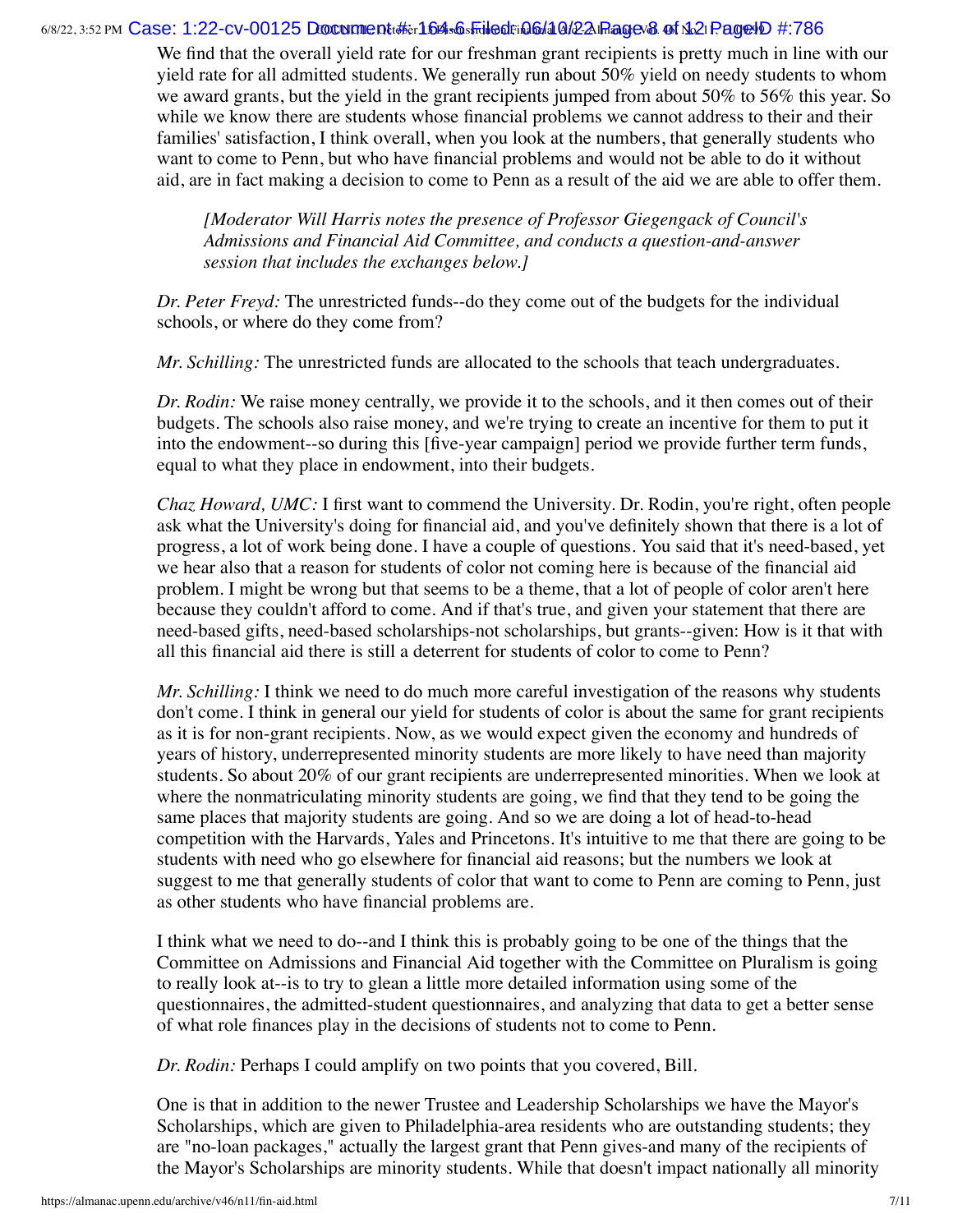6/8/22, 3:52 PM  $\bf C$ ase: 1:22-cv-00125  $\bf D$ @cwmentu#er16#s&s&ilod&inQ&lal@l&2AlRagev9. @f Nx2lPag@ID #:787

students, it gives a significant relative preference to those who are in Philadelphia and who have strong capacity.

The second issue is a complicated one, but let me try to explain it. COFHE, the same organization that collects the data that we showed you in Figure 1--data unidentified as to how much financial aid is given by each of our peer institutions--also collects a fair amount of data on mean family income of admitted students; they collect it from the financial aid applications and elsewhere. The institution that moved first to increase its packages in 1998, nameless at the top of that list, had the highest mean family income in our peer group--so its moving to give financial aid was an effort to try to make itself more accessible, or somewhat more accessible, or as accessible as many of us *already* are, if you just use mean family income as an indicator. The short-term impact of that is that your perception will surely prove accurate, and in the near-term there really will be those students who couldn't or wouldn't have gone to "X" University before but who now will, given the very dramatic change in recruitment and the financial aid package that underlies that new recruitment strategy. That's real. They are trying to bring their numbers to where we already are. We think that that's going to be short-term perturbation that over the next few years we will actually see it reregulating itself.

*Mr. Howard:* My other question concerns the self-help portion that you showed--the increase, in the last 20 years, of almost \$5000--in what is expected in self-help. I just want to say that that seems very, very difficult. I'm on financial aid myself, and I have work-study as well. And to bring in \$6000, almost \$7000 dollars, is a lot, I think, to expect from a student. We also expect to have the grades, as well as to try to do some sort of half-extracurricular things, internships and things like that. I just wanted to express concern about that number, see if maybe it's possible that we could try to lower that.

*Mr. Schilling:* I think we clearly want to keep the student self-help--both the work-study employment because of the possible conflict with academic pursuits, and the student loan because of the impact on the student after graduation--as low as we can, consistent with the funding we have available for grants. One of the reasons that we are making such an effort in the development area is to avoid having to have dramatic increases in that self-help over the coming years as we try to compete in this heated-up competitive environment among private and public schools.

*Professor John Keene:* I wondered what criteria or what policies are used to determine what share of the full-need package comes from self-help, especially loans, and what share comes from grant. Is that the same across-the-board, or do you have other criteria which try to shape the loan/grant portion in some way responsive to the needs of the student or the economic situation of the family?

*Mr. Schilling:* On an aggregate level, obviously we have to look at the budgetary impact; so when we're budgeting to the amount of need we see vs. the amount of grant money we expect to have available, we have to look at having a certain aggregate amount of student self-help to keep that in line. In terms of the individual packages, there are differences in the self-helps that students would have in their packages, and these are basically driven by the same set of factors that define our recruitment goals, and that drive admissions decisions--such as academic excellence, leadership potential, racial/socio-economic diversity, all the things that are part of the recruitment plan, that are viewed as important considerations there, are also considered in addressing the levels of self-help that would be in the package. The obvious examples we already discussed are the Trustee Scholarships and the Leadership Scholarships.

*Dr. Larry Gross:* A quick informational question. That was a mean, median? What was that figure that Chaz was referring to?

*Mr. Schilling:* The mean.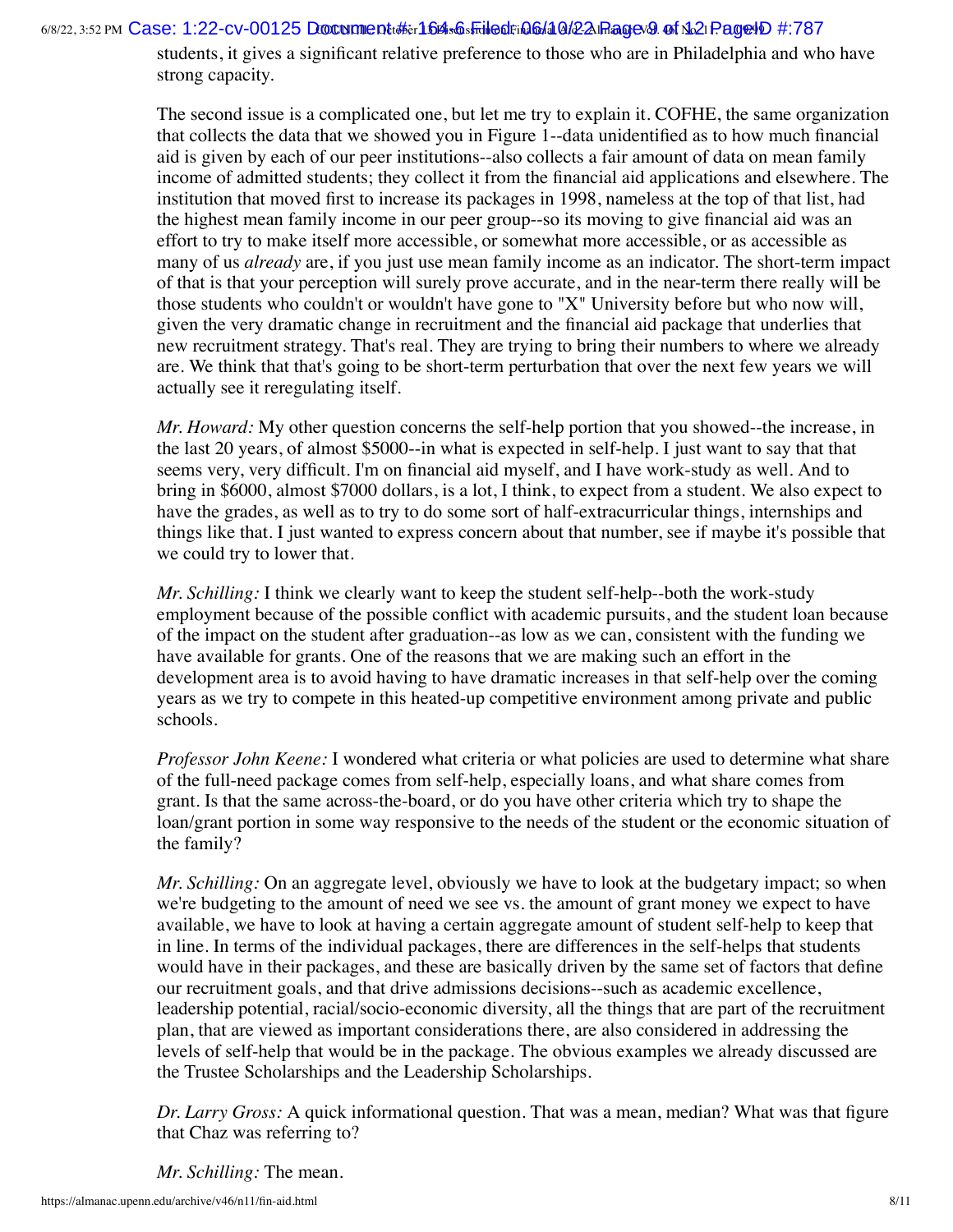6/8/22, 3:52 PM $\bf C$ aS $\bf e$ : 1:22-cv-00125 Documment # $\bf b$ ed: 64+6 Filed: Fu6ALM22ARage v $\bf b$ 04ofv $\bf d$ 21 PaggeID #:788

*Dr. Gross:* The mean. What is the range? What's the distribution?

*Mr. Schilling:* I don't have the distribution for that particular slide, but the range of self-help in a package is probably from about \$2100 to about \$11,000.

*Dr. Phoebe Leboy:* The Council committees that are starting to work on these issues will undoubtedly be interested in, for example, seeing how our peer institutions are doing it, with the hope of gaining some information which might help us do it better. You probably know about admissions and financial aid operations at our peer institution more than most of the rest of us. Would that be a helpful approach? Is there something to be gained by doing that?

*Mr. Schilling:* I think it's always helpful to look at what our peers are doing. We may certainly find something that would be useful to do here. We know a little less about what our peers do these days than we used to, although through surveys such as the COFHE research efforts that we have referred to here, we do have some historical data, so we can look at data from say the prior year. We can't always go beneath the data to find out what special things aid offices might be doing because if it's not public information; we're not supposed to be talking to one another.

*Dr. Rodin:* In fact we are not talking to each other on prospective data; anything we know about what our peers is doing is retrospective.

*Moderator*: Another quick one...

*Michael Krouse, UA:* Although the yield for grant-recipient students is the same as all students, is there still a concern within the University that students on financial aid are being deprived of certain opportunities such as taking low-paying or non-paying summer internships because of the expected student contribution over the summer?

*Mr. Schilling:* Yes, I think that is a concern. Apart from the issues of "Is there enough financial support to get a student to come to Penn?" and "Is there enough financial support for the student to persevere to graduation?" I think there is a concern about what is the quality of life of the aided student. We certainly don't have the resources to bring aided students up to some of the standards of living of some of their non-aided classmates might have.

But we certainly want to look at things that are affordable, that could improve the quality of life in situations such as the one you mentioned. I understand that there may be a proposal coming from the UA on a related issue, and we'd really be happy to look at what they might have to recommend.

*Dr. Rodin:* We would be happy to consider any proposals as we continue to really spend enormous amounts of time trying to think this through and thinking of matters of equity and fairness across the student body. I urge you to remember that among our unaided students there are vast differences in what students have available to them as resources, and there are many students who are not on aid--students that are right above our level of cutoff and not receiving anything from the University--who are making extraordinary decisions about summer opportunities and other things because they need to pay for their own education. So, the issue of fairness and equity goes through and above those who are simply on aid.

*[The moderator calls time but notes that the topic will return via committees on Admissions & Financial Aid and on Pluralism.*

*[At meeting's end, when a few minutes remain on the clock, he reopens the floor to this issue, and one participant speaks.]*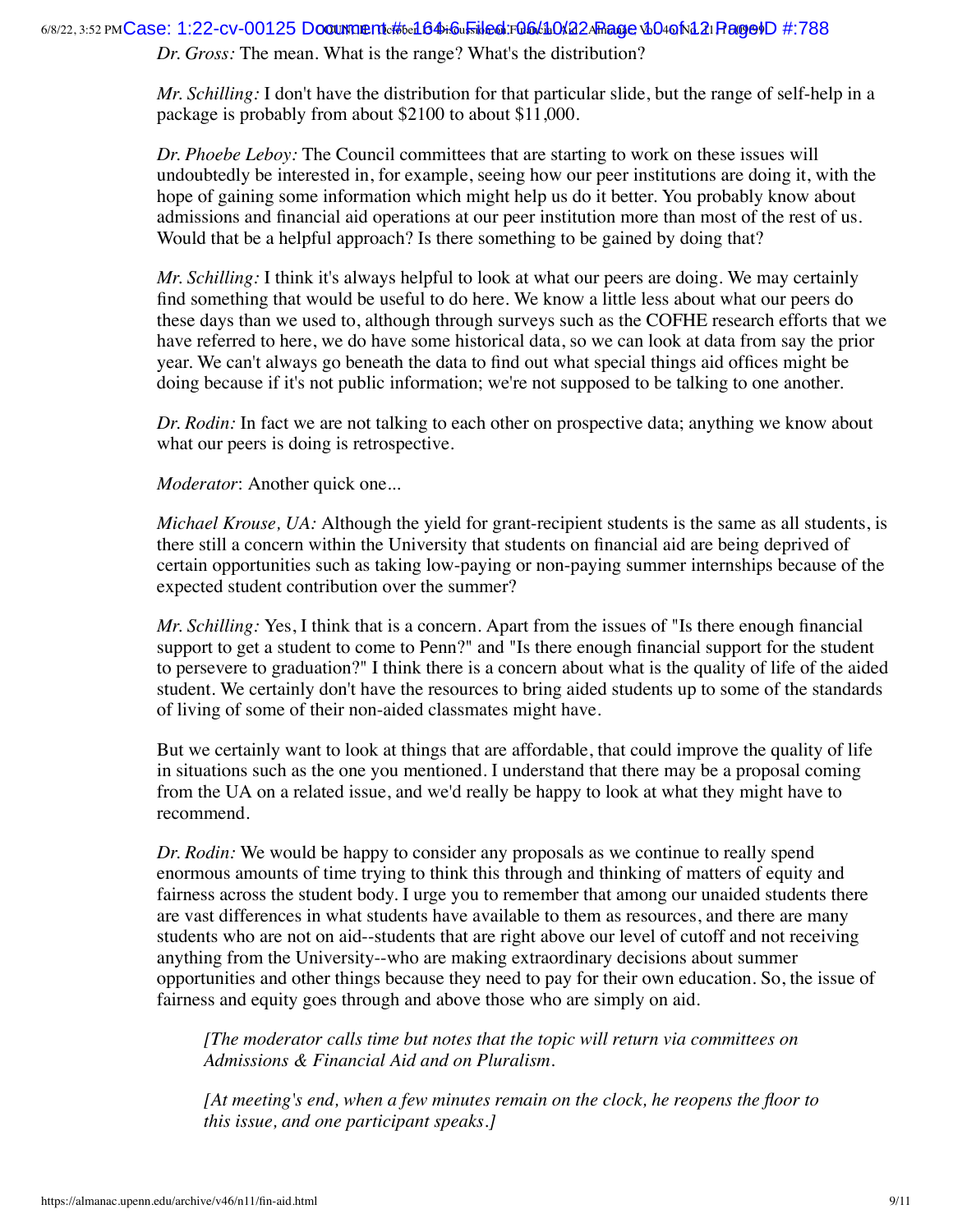#### 6/8/22, 3:52 PM $\bf C$ aS $\bf e$ : 1:22-cv-00125 Documment # $\bf b$ ed: 64+6 Filed: Fu6ALM22ARage v $\bf d$ 140 $\bf w$ l $\bf d$ 21 PaggeID #:789

*Megan Davidson, UA:* I just wanted to point out something in relation to what was said after Mike Krouse's comments on the requirement for financial aid students to earn a certain amount of money over the summer. This is not a "quality of life" issue, but a matter of the University's responsibility for adequately preparing financial aid students for "their roles as citizens in the years to come" (to quote the 2000 Campaign). It's a responsibility to prepare aided students at the same level that they do any other students. This is important when it comes to internships and summer programs such as those on Capitol Hill or with the White House, and especially with public service programs that are unpaid and therefore that financial aid students do not have the ability to take advantage of.

# <span id="page-10-0"></span>**Endowing Scholarships:**

#### **Notes on the Undergraduate Financial Aid Campaign**

*The Campaign:* began July 1, 1997; when Penn's endowment for scholarships stood at \$74 million.

*Overall Goal:* \$200 million by June 30, 2003; interim goal for FY2000: \$30 million.

*Progress to date:* \$86 million (includes record-breaking \$35 million in FY1999).

*Current Endowment for undergraduate scholarships:* \$123,000,000. By increasing the financial aid endowment, Penn will have to rely less on funding scholarships from unrestricted sources.

*Named Scholarships:* These are created through gifts made by individuals. Most support a student's grant, or a portion of it, and last in perpetuity. In addition to individual gifts, 37 reunion classes have created endowed scholarship funds. Before the start of the campaign, approximately 250 undergraduates held named scholarships. Since 1996, an additional 268 students per year have received named scholarships. The Development staff is adding approximately 90 new funds per year.

*The Committee:* Many alumni volunteers are actively working to increase the number of named scholarships. The University Committee for Undergraduate Financial Aid, chaired by George A. Weiss, W'65, is leading this effort. Members include:

- Edward T. Anderson, C'65, M'69
- Mitchell J. Blutt, C'78, M'82, WG'87
- Jon Burnham, W'59
- Christopher Browne, C'69
- Carol B. Einiger, CW'70
- John Gamba, W'61
- Carol Ware Gates, NU'73
- Ilan Kaufthal, PAR'97, '00
- Paul K. Kelly,  $C'62$ , WG'64
- Natalie Koether, CW'61, L'65
- Joseph P. Landy, W'83
- Mary P. Landy, C'83
- Steven A. Markel, W'70
- Deborah Miller, CW'66, WG'94
- Paul F. Miller, Jr., W'50, HON'81
- Thomas J. Motley, Jr., W'72
- Melanie Franco Nussdorf, CW'71
- David Pottruck, C'70, WG'72